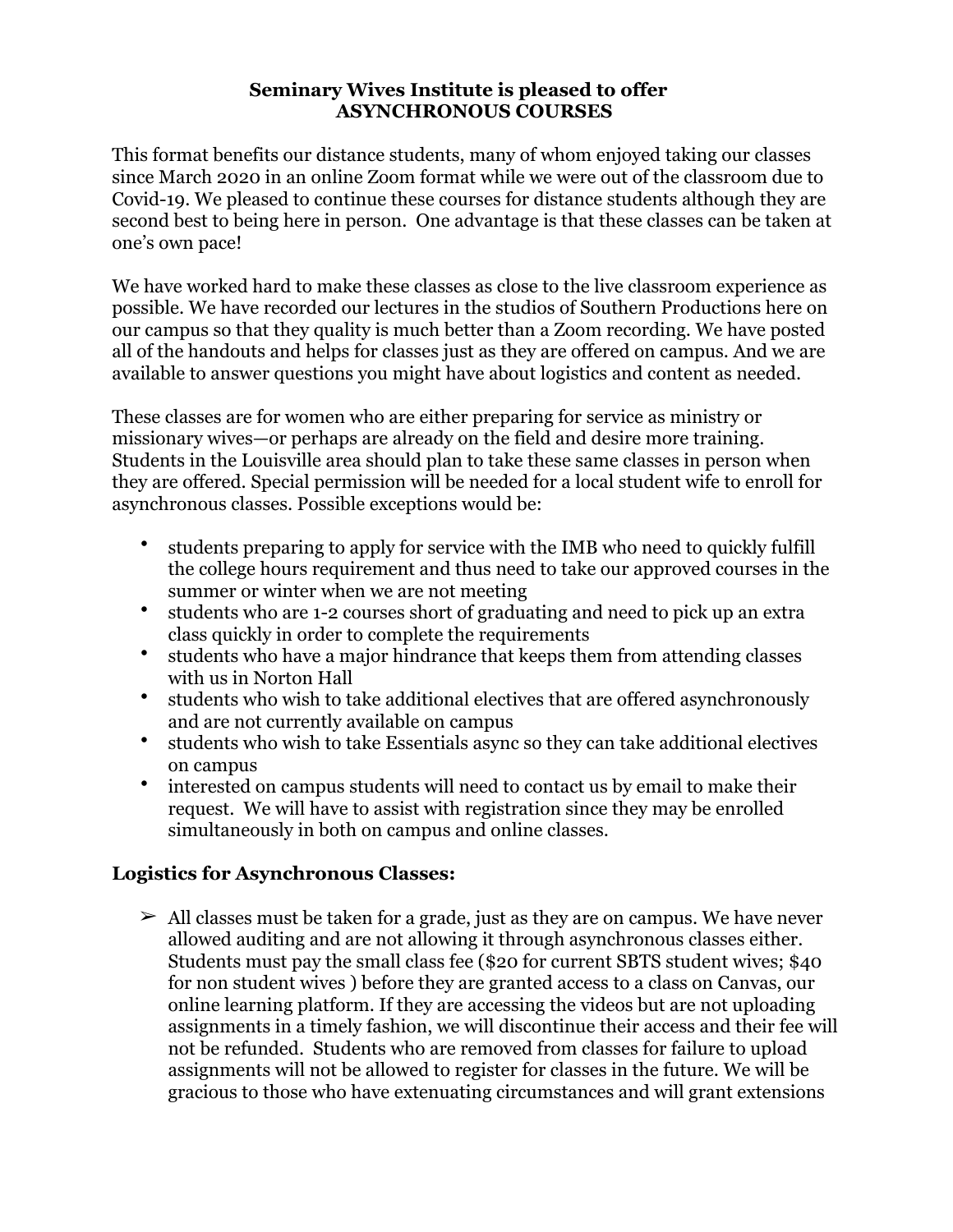for reading and assignments but you must contact us by email at  $\frac{\text{swi}\textcircled{a} \text{s} \text{b} \text{t} \text{s} \text{d} \text{u}}{n}$ to request help.

- $\geq 0$ ur classes are geared for seminary wives, as you can tell by our name, but we have always welcomed like-minded women from the community to enroll in most of our classes when space allows and will do the same online. We will ask you to provide some information about your particular situation when you apply to take courses.
- $\geq$  All of our classes require proficiency in English without exception. Students must be able to read text books, process lectures and do assignments in English. We have always welcomed women for whom English is not their primary language but our classes are not going to work as immersion classes to learn English so please don't try to take them for that purpose.
- $\geq$  New students will complete a new student application form found on our webpage specifically for asynchronous classes. They may choose more than one class at that time and payment will be due for all before access if granted, assuming the application is approved.
- $\geq 0$  Once a student is registered as an asynchronous student, she will be able to go to my.sbts.edu and register herself for SW700 classes which is the designation for async classes. The online payment will be processed and she will be added to the class on Canvas within a day or two in most cases. Students may register for several classes at once but one at a time is fine as well.
- $\triangleright$  When all the assignments have been completed, it would be helpful for a student to email  $\frac{\text{swi}\text{@sbts.edu}}{\text{with a quick message to state that a specific course}}$ (provide name and course number) has been completed so that we can log on to Canvas and finalize the grade.
- $\triangleright$  We realize that some students may complete a six session class in less than six weeks, and that's fine! We also know some are taking courses in this format due to lack of time and may need a whole semester to complete a six session class. Therein lies an advantage of asynchronous classes.
- $\triangleright$  We have posted a document on our webpage that has detailed course descriptions for the asynchronous courses that are available and we update it when new courses are posted. The current version is correct as of June 1, 2022. Please access that document so you know more than the just the title of a class before you apply/register. Once a class is available, it will remain so indefinitely.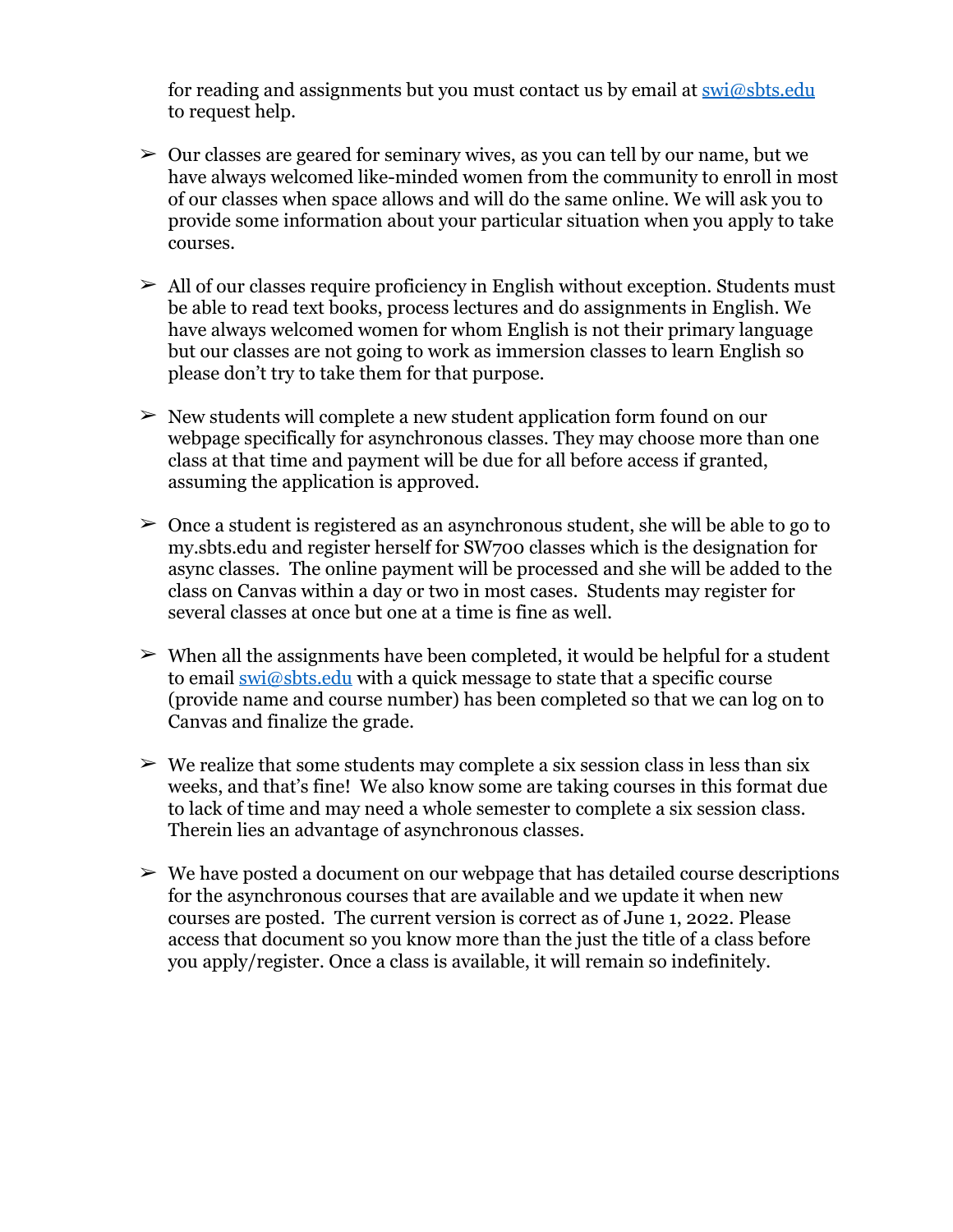### Available now:

Classes required to earn the certificate:

- **SW700 Baptist Beliefs**
- **Baptists Then and Now**
- **SW702 Discipleship I (listed as Spiritual Health) available as of 6/1/22**
- **SW713 Discipleship II (listed as Mentoring)**
- **SW704 Essentials I & II**
- (must be taken together)
- **SW706 Family Life Conference**
- **SW707 Evangelism Skills for Women**
- **SW708 Leadership Skills for Women**
- **SW709 Old and New Testament Survey**

#### **Elective courses—3 required for basic certificate, 7 required for advanced certificate**

- SW710 Closer Look at Theology: The Centrality of Scripture
- SW711 Closer Look at Old Testament: Amos<br>SW712 Marriage and Family
- Marriage and Family
- SW702\* Spiritual Health (dually listed as Async Discipleship I)
- SW713\* Mentoring (dually listed as Async Discipleship II)<br>SW714 The Ministry of Hospitality
- The Ministry of Hospitality
- SW715 Women of the Bible
- SW716 Intro. to Biblical Interpretation
- SW717 Closer Look at NT: Mark
- SW718 Cross Cultural Ministries

\*cannot count as electives for those seeking the certificate unless they took Discipleship I and II on campus at Southern in the past— but may be taken separately by those who are not seeking the certificate.

These classes will be added next by June 1, 2022

### **SW702 \*Async Discipleship I/Spiritual Health**

- **This course** will count for Async Discipleship II for those seeking the certificate just as Mentoring will count for Discipleship I. See course descriptions for further details.
- SW720 Seminar Saturday (audio recordings only) Email us if you would like a list of seminars and requirements for this unusual elective before registering.

Tentatively coming in 2023:

SW719 The Art of Communicating Well<br>SW722 Intro to Biblical Counseling

Intro to Biblical Counseling

The ten classes required for the SWI certificate are in bold. Three electives of the